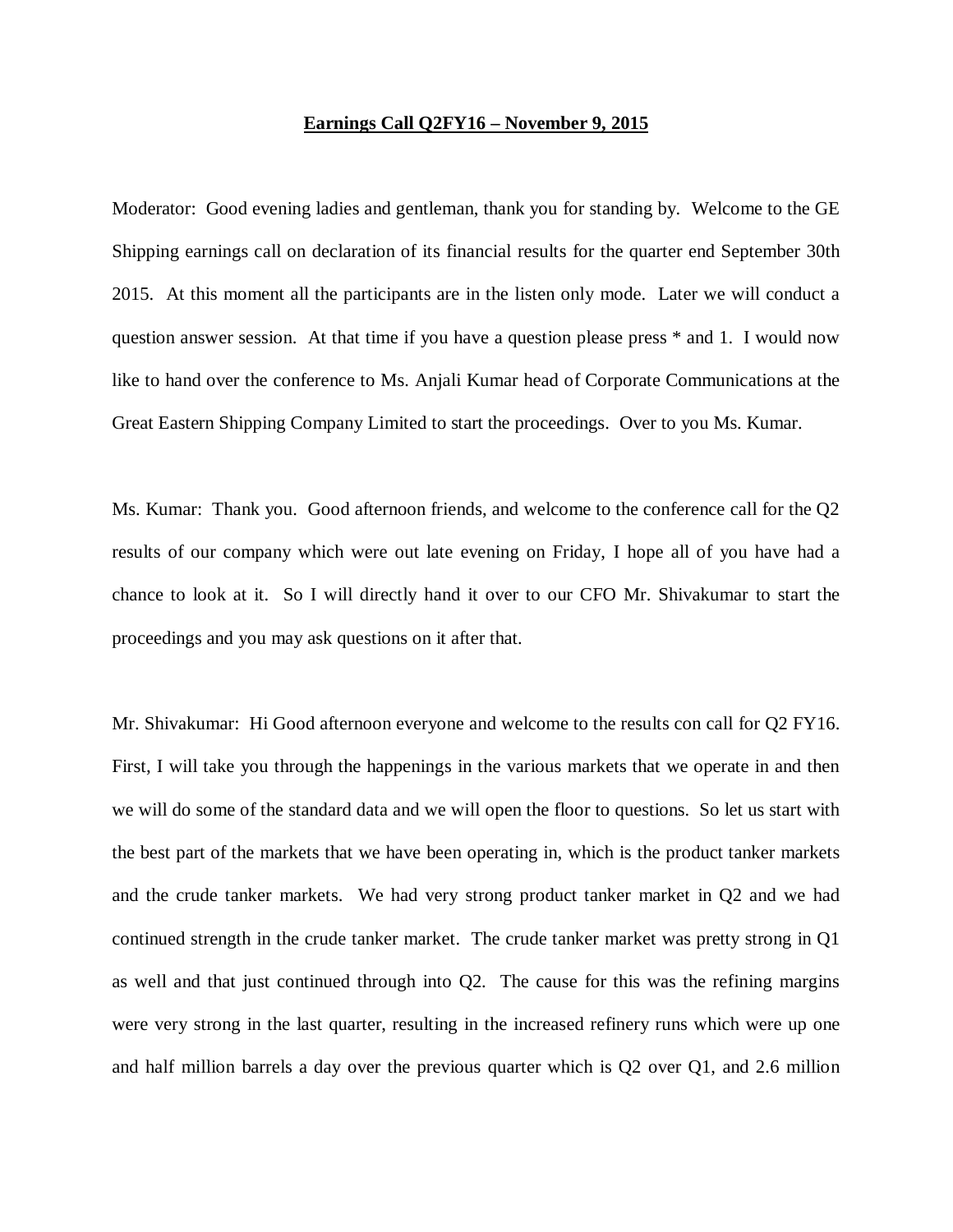barrels a day over the corresponding quarter in the previous year. So as result, there were lot of products pushed out and what gets pushed out will have to be carried somewhere and therefore the product tankers had a lot of demand. The oil demand itself for 2015 has been devised upwards again to about 1.8 million barrels a day. But the main factor was not the demand, but the supply increase which was more than 3 million barrels a day and therefore the stock build has been about 1.5 million barrels a day of which about one million barrels a day can be seen in the OECD stocks which are declared much more frequently than the other stocks. Coming to the fleet, the crude fleet grew a little less than 2% in the 9 months period that is from January to September, while the product tanker fleet grew by 6% and if you recall this was always a concern for us and that the product tanker fleet and order book is very high. However, this fleet growth in product tanker was outweighed by very strong demand growth as I mentioned earlier which is because of the refining margins and strong demand for gasoline in the United States and the North America. Therefore, we had very strong earnings. The order book stands at about 19% for crude and 17% for products as of end of September and during this 9-month period ordering in crude tanker has been pretty strong, at about 7% of the current fleet and in product tankers it has been a little less than 5%. The dry bulk market continues to be very weak and while scrapping has been quite strong at about 24 million deadweight in the first 9 months of this year, and this has resulted in the next fleet growth of about 2.2% during the 9-month period, the demand growth has been much lower. In fact, it may not even be a positive. China has actually contributed a negative growth of about 40 million metric tons during the 9-month period which works out to - if you annualize - 1 to 1.5% of global trade which is difficult for others to compensate. One of the bright spots in the past few years has been Indian thermal coal imports which have been growing very steadily over the last 2-3 years but even those have leveled off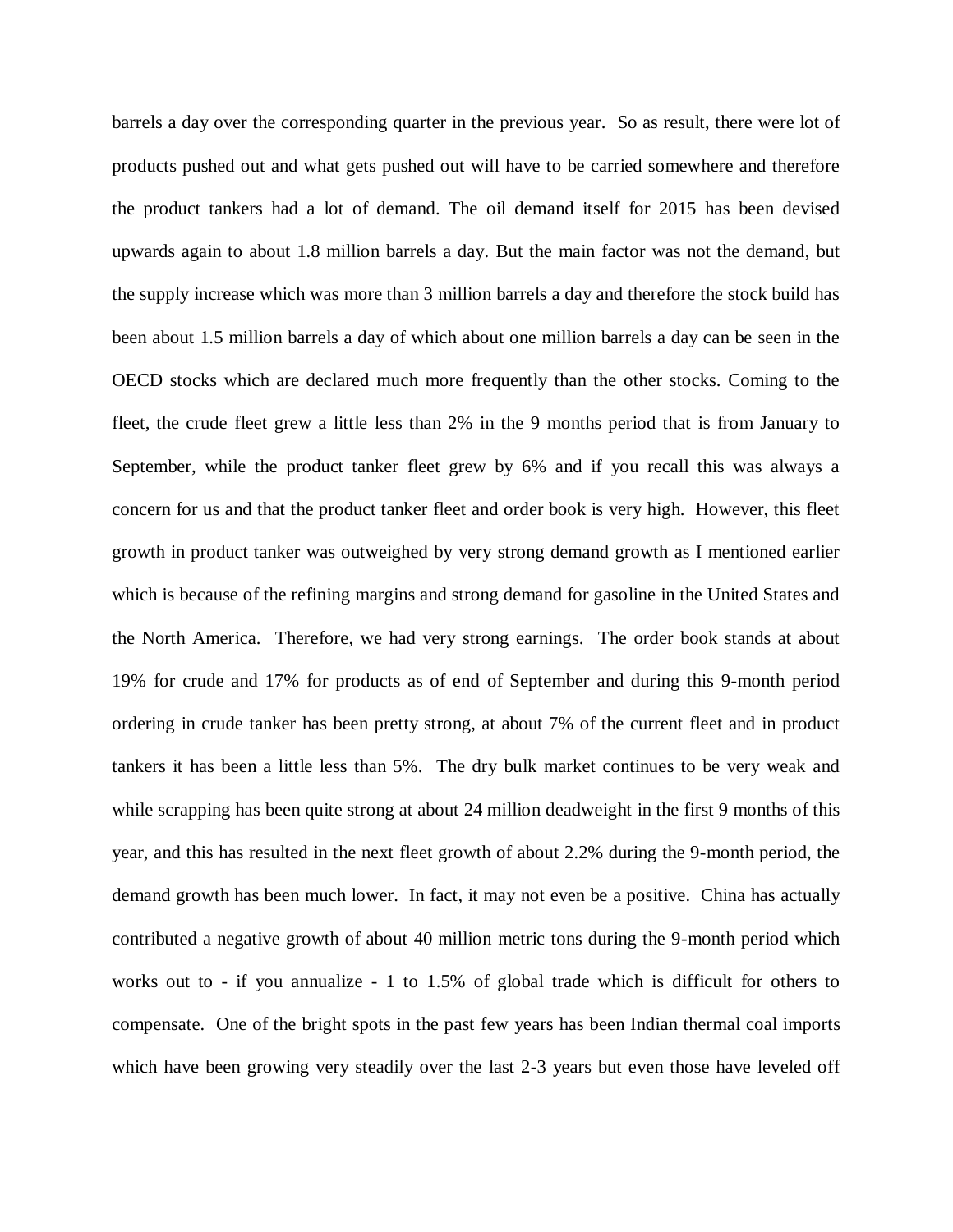now and they went into negative territory in the month of July and that continues up to October. So that is four continuous months of negative growth in Indian thermal coal imports. On the dry bulk side, while the ordering has almost stopped, the order book is still at 15% and therefore we need a lot scrapping to take place if the market has to get back in the balance. Coming to the new asset value, the standalone NAV has gone up from 341 as of June end to 367 as of September end and consolidated NAV has gone up from 536 to 565. There is no significant change in the valuation of the fleet, tankers are marginally up and bulks are marginally down. So it is mainly from the earnings of the quarter that the NAV has gone up. Offshore has been taken at similar levels to June but I must caution you here when doing the NAV estimates. Any number on valuation of any offshore asset, whether it is a supply vessel or a rig, it is just a guess work. The numbers which are given by the brokers are very wide so they give a range of valuations but even that wide range maybe wrong finally because there are no transactions happening and therefore it could be off by a factor of 10-15% easily or even more. And the one thing that we have noticed in recent week is that there is not much buying interest in any asset. Of course it is understandable for dry bulk and off shore because the markets are not doing well but even in tankers it doesn't seem to be too much buying interest. Values have gone up but there is not huge amount of buying interest. So there are lots of ships that have been circulated for sale but not huge number of buyers in the current market levels. Maybe it is a liquidity issue to maybe it is that people don't believe that markets can last for very long. In coming to the offshore market E&P spending is down about 25% this year and this is the worst recorded drop since 1986 .Utilization levels have also got crushed, working jack up units are down by 80 between June 2014 and June 2015. That's about an 18% drop because of fleet is about 450, that's an 18% drop and the number of working unit within the 12 months period the same number for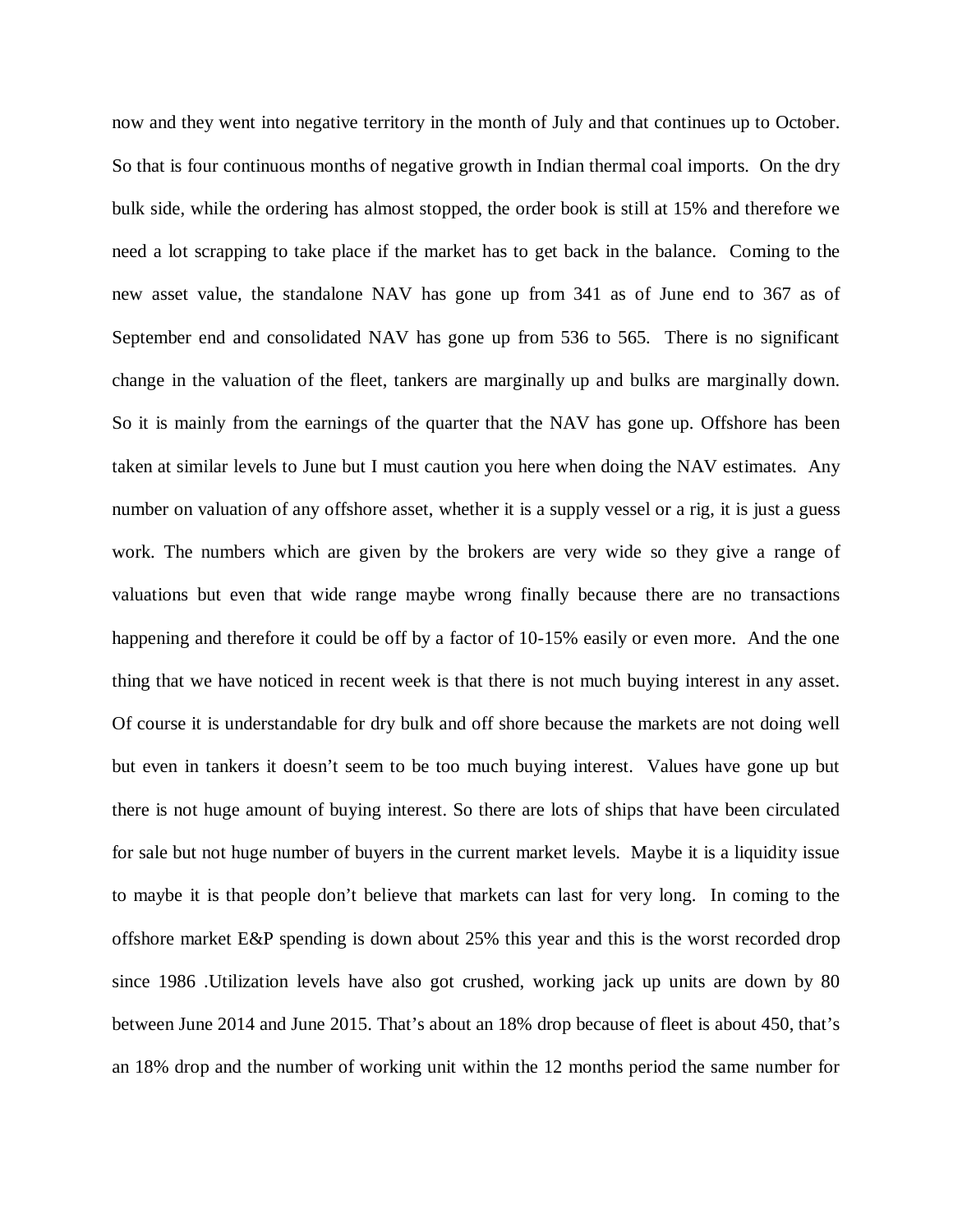OSV is at about 300 units less are working between June 2014 and June 2015 . In the North Sea alone it is said that about a 100 units of supply vessels are idling. Coming to our business, we have three vessels coming out contract in this quarter, and two more in the next and of course we have a rig, the Greatdrill Chitra which is coming out of contract in the very end of Q4. So we are looking for business for those assets but contracts have been few and far between. Internationally for example Petrobras, which was again pulling in a lot of assets over the last few years, has not awarded even one contract reportedly in the whole of this calendar year. Then coming to dry docks, we had three dry docks in the first half of this year in shipping and we expect to have seven in the second half of this year and it is mainly bulk in the second half of this year. In off shore we had three dry docks in the first half and we expect to have two dry docks in the second half. Now we will be happy to take your questions. So I hand the floor to the moderator.

Moderator: Thank you sir. Ladies and gentlemen, we will now begin the question and answer session. If you have any questions please press \* and 1 on your push button phone and await your turn to ask the question when directed by the facilitator. Participants, if you have any questions please press \* and 1. We have our first question from Mr. Bhavin Gandhi from B&K Securities. Please go ahead sir.

Mr. Gandhi: Good afternoon. Firstly if you can also comment on the gas markets and how they have been and how are we positioned in the gas carrier markets in terms of spot and time.

Mr. Shivakumar: Gas carrier markets have been extremely strong. Of course we have the ups and downs within the markets so currently the market is about 50-55,000 dollars a day on the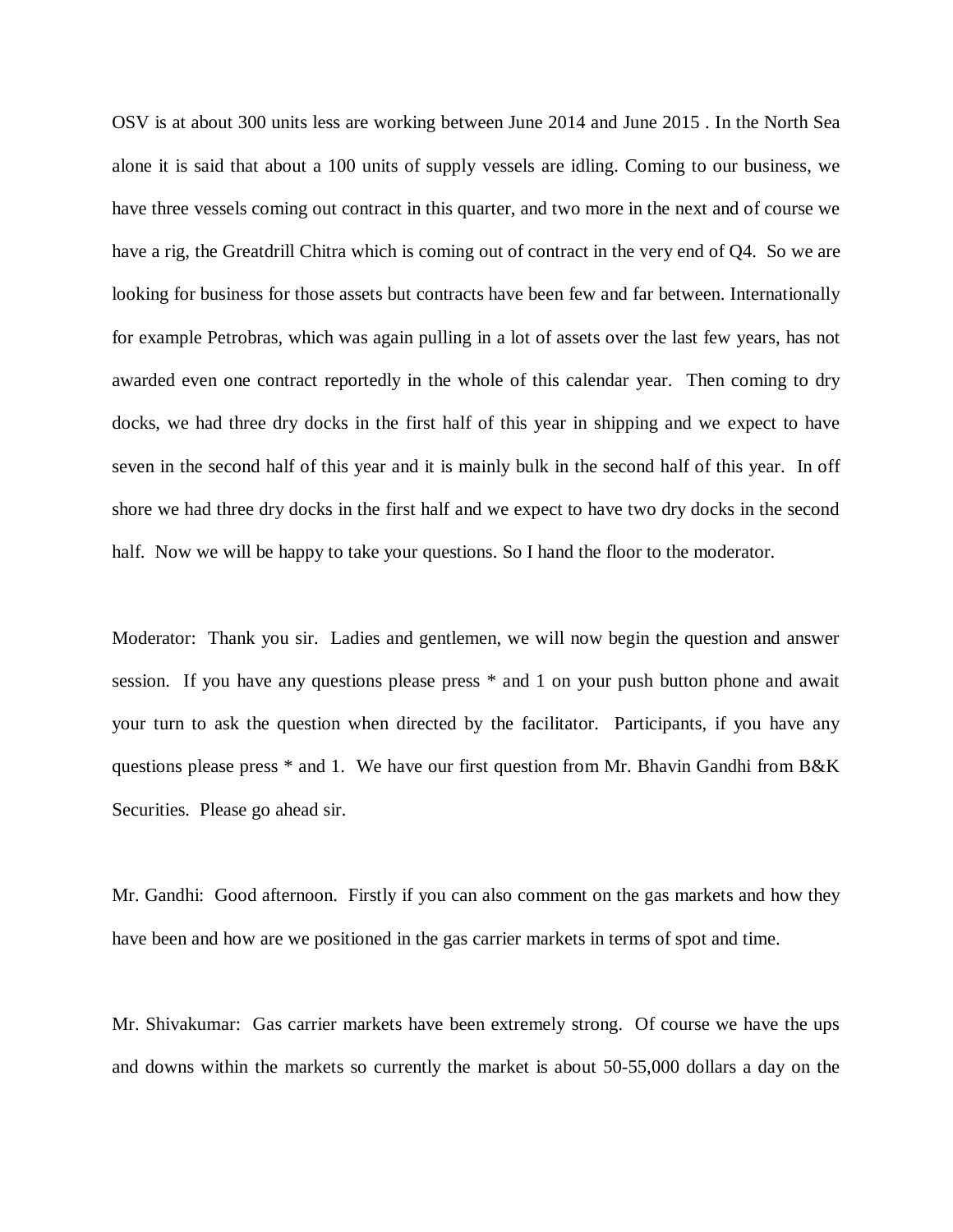spot. It has within the last three months seen \$100,000 also. So as recently as two weeks ago, I think the rate was about 75-80,000 so it is seeing its ups and downs but it is really strong still even 55,000 is historically a very strong number. There is a concern about the number assets which are due to deliver, again this is driven mainly by the US LPG export as it has been for the last three years. So there is a big concern because you have lots of VLGCs being delivered just in the first quarter of next year. I think some 25 VLGCs are being delivered early next year, the first three to four months, so there is a little bit of concern around that of course there are also export capacities which are coming on stream early next year, early 2016. So some people are taking the positive view on it so much cargo coming into the market that all these ships will be absorbed and more. But again we have the one ship which is running on the spot market in any case. There is no point in taking too much of a view on it.

Mr. Gandhi: Sure. Second thing is I was noticing the operating cost in the offshore division and that seems to have gone down on a quarter on quarter basis. Then the credit is that every quarter from the first quarter to the last quarter the trend is upwards so is there anomaly there or is it a perfectly normal run rate that you are seeing.

Mr. Shivakumar: We are actually seeing, as a result of this market, some deflation in cost especially manning. So the big problem or the big area of increase in cost over the last four five years has been manning and that situation has eased dramatically and suddenly if you have out of the 18% less rigs which are working between mid 14 and mid 15 at least 50% of that will be cold stack. So that is less requirement for people. So the demand supply situation has eased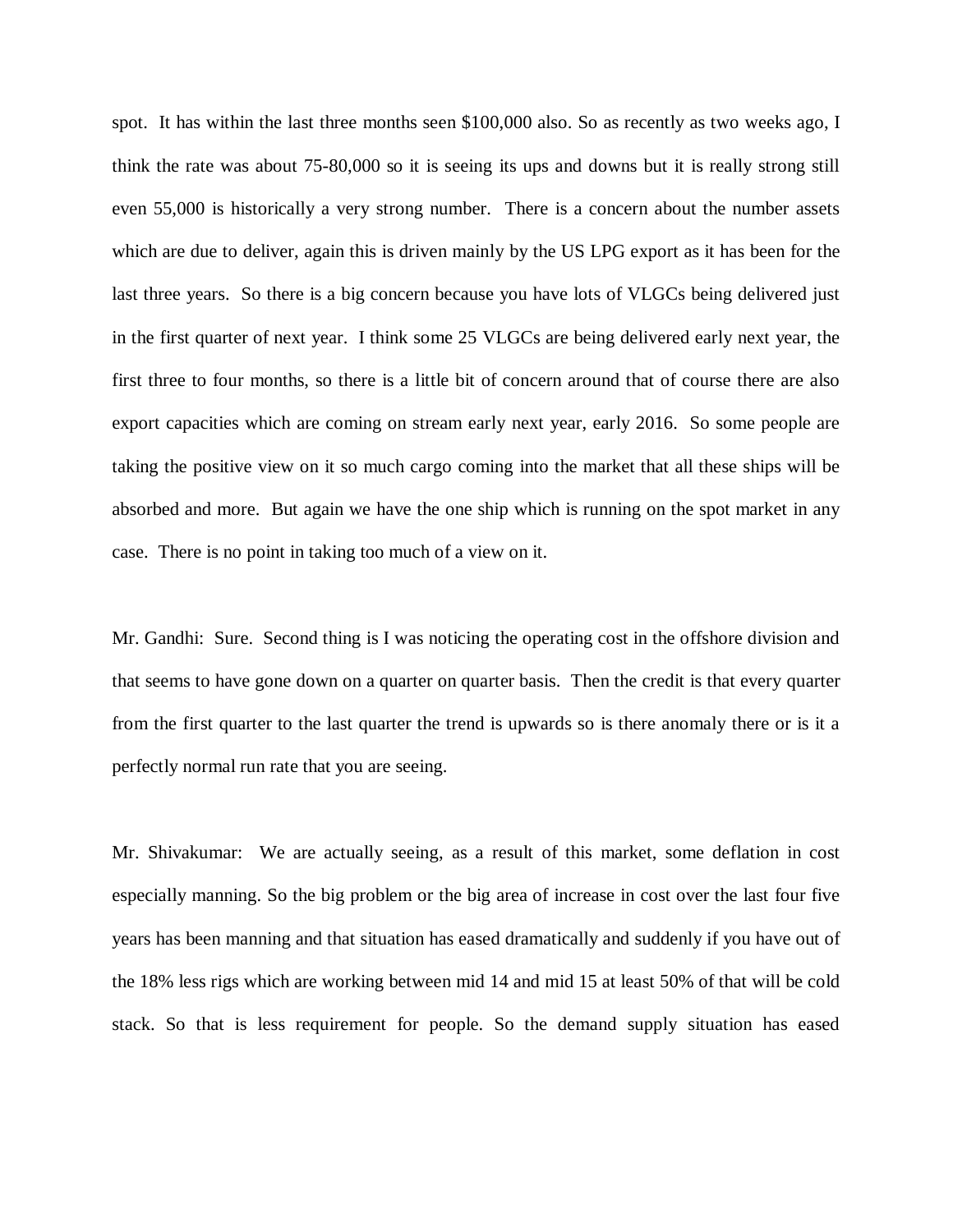dramatically and is why we are having benefits in our cost. We are also looking at ways to reduce our cost considering where the market is.

Mr. Gandhi: Sure. As you mentioned the offshore assets it is difficult to put a number to the asset value but when you are looking at your NAV calculations, it would be based on what you think the lower end of the guidance…

Mr. Shivakumar: It is to go towards the lower end of the guidance.

Mr. Gandhi: Thank you sir I will be back in the

Mr. Shivakumar: Just one more thing on the NAV, the offshore fleet is valued at about a billion dollars. So for every 10% variation you know what the number is? About 100 million dollars which is about Rs. 42-43 Rs.

Mr. Gandhi: Sure. Thank you so much.

Moderator: Thank you for your question. Participants, for any further questions please press  $*$ and 1. Next question from Mr. Pankaj Tanna Individual Investor. Please go ahead, sir.

Mr. Pankaj: Good Evening, I just wanted to check on your product tankers, you still expect this quarter to have a run rate of around \$ 30,000.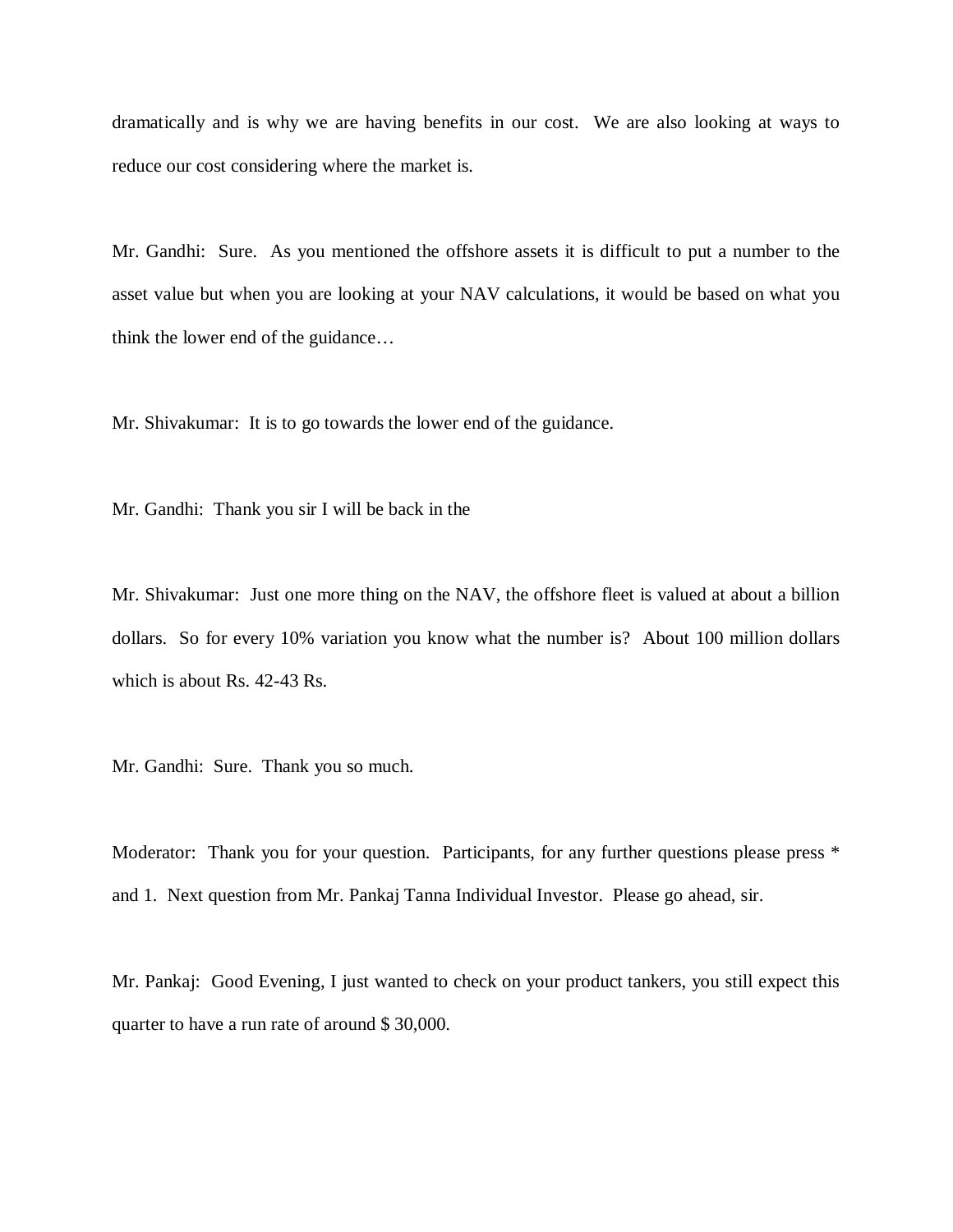Mr. Shivakumar: The markets have already come off from those levels not as strong, and that strength in the market has actually driven first from the Atlantic where the refining margins are very high. Gasoline demand in the US has set up during the driving season. So it has come off from that time? Yes.

Mr. Pankaj: Can we expect something between 20 and 25 from the next quarter or two.

Mr. Shivakumar: I won't guess a number on that but you know, we had about three four quarters ago we had a 20 number across the product tankers, so that includes the gas carrier by the way, so the pure product tankers, if you remove the gas carrier and just look at the product tankers excluding gas it will come normally somewhere between 24,000-25,000 dollars. That I don't think it is going to sustain. There are a lot of ships coming in and I don't see the demand staying at this level. We are already seeing lower numbers so we are definitely not at 24,000 spot in today's market. So it is definitely not going to stay there and I will be guessing if you put a number on what it is likely to be but I can only point towards where we were three four quarters ago which was \$20,000 and you could well be lower than that also.

Mr. Pankaj: Gas carrier we are talking about the gas carrier LNG carrier or it is a…

Mr. Shivakumar: No it is an LPG carrier. So the markets are doing dramatically different, the LNG market is terrible and the LPG market is great.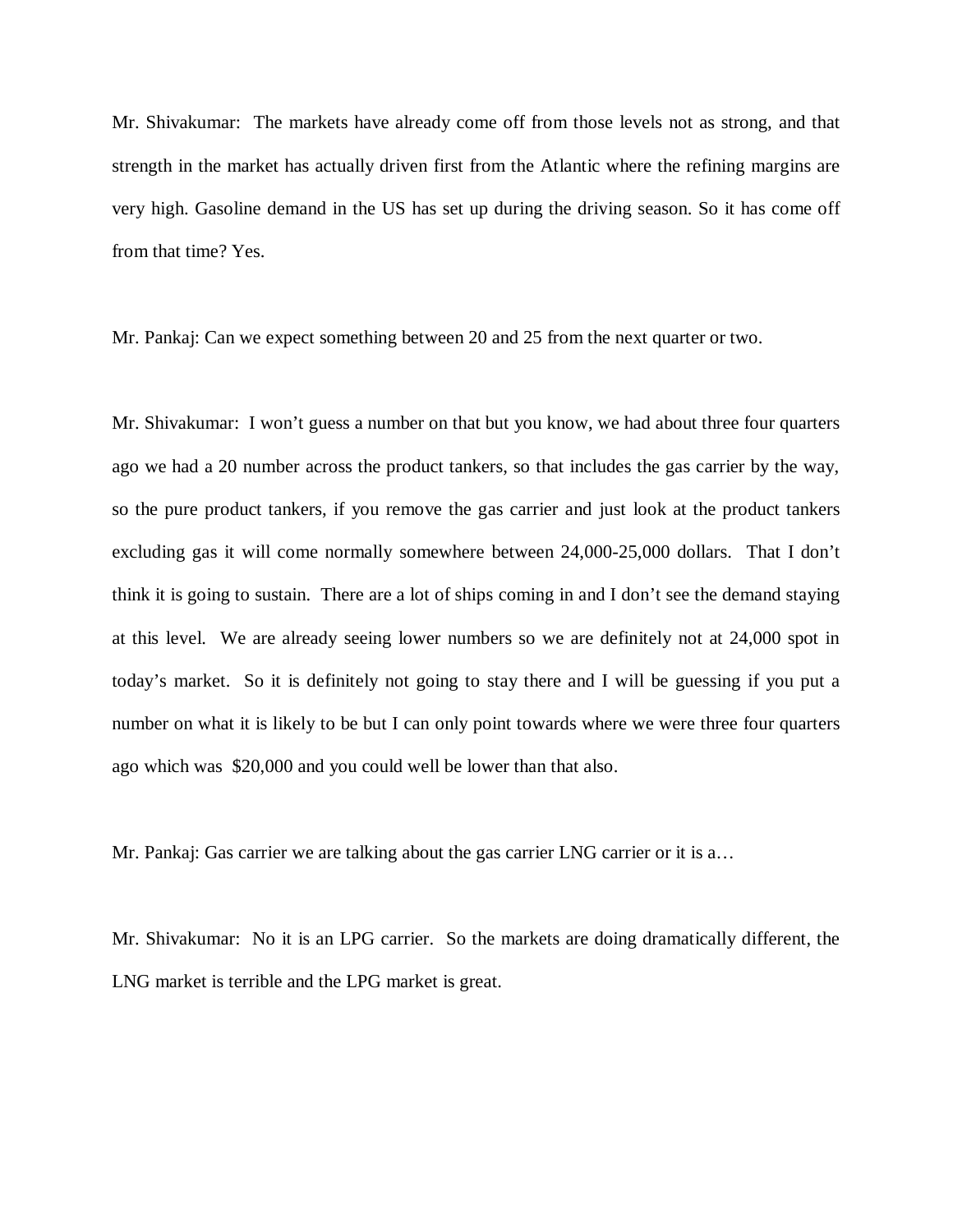Mr. Pankaj: That is what I was asking. Secondly I have seen your report, your MPSSV has got just to 13% coverage on the next half of the year. You are spotting it only or there are no long term contracts available for a ship like that.

Mr. Shivakumar: That is correct. It is not that we have too much choice in the matter, but if one of them has finished the contract in the last month or so and so she is standing by and the other one finishes the contract within the next month or so. So both of them, at these times we have no employment lined up for them.

Mr. Pankaj: Grim story on that ground.

Mr. Shivakumar: It is a pretty tough market. If you don't have employment it is quite a dire outlook.

Mr. Pankaj: As far as your fourth rig…I think three out of your four rigs have long term contracts and the fourth one is probably getting free sometime at the end of the quarter and you said, the hopes of getting…the ONGC I believe are out.

Mr. Shivakumar: So they have tenders out, we have bid in the tenders. So we hope to land some business there. That is our home market after all and we would be very happy to work here with ONGC.

Mr. Pankaj: That gets fixed the two thirds of our offshore will be in good hands.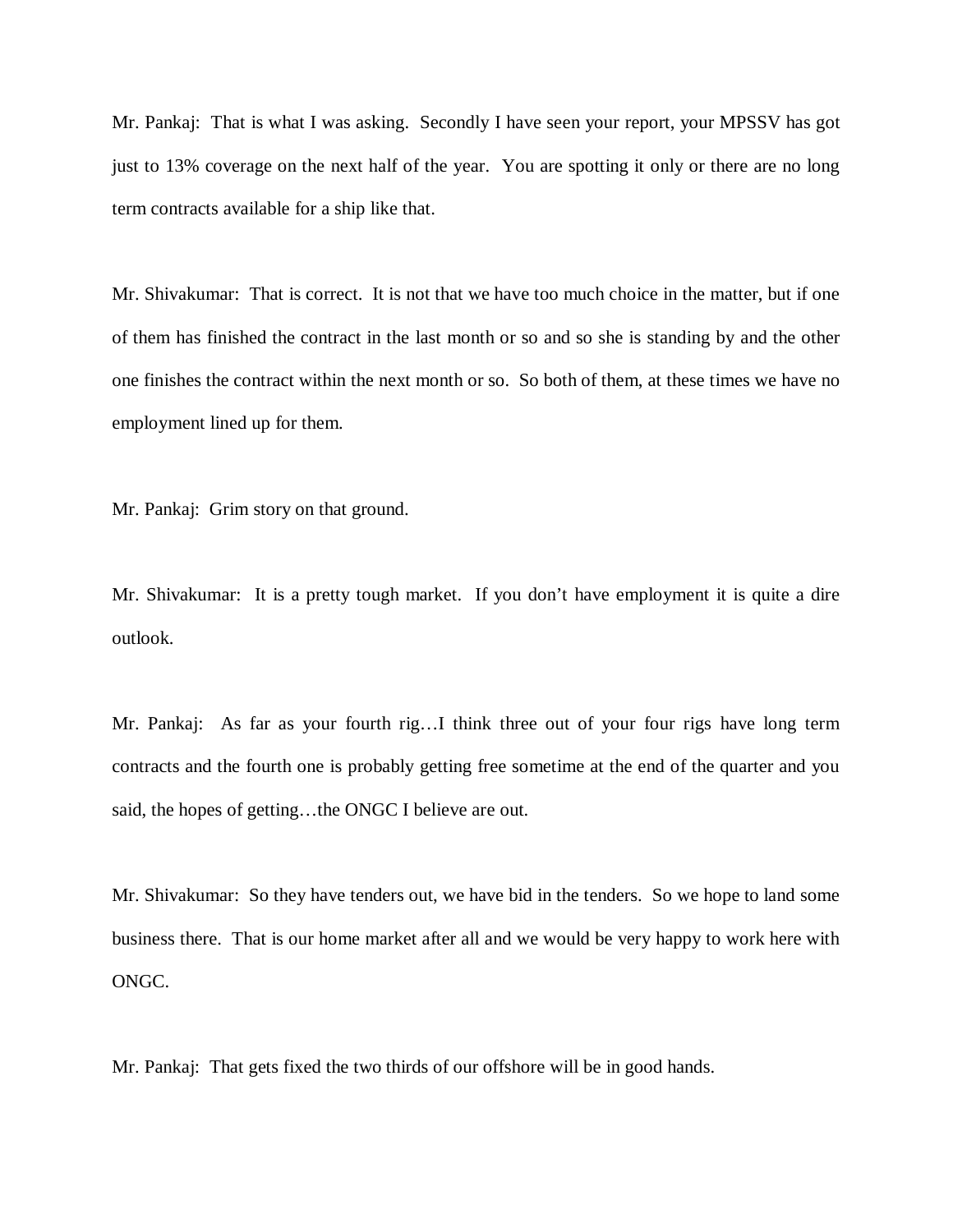Mr. Shivakumar: That is correct. This is a market in which you have to look to secure coverage.

Mr. Pankaj: I think it is great quarter and I think all the share holders appreciate the way you are operating. Considering when you look at other balance sheets, you get scared looking at them.

Mr. Shivakumar: Thank you very much.

Mr. Pankaj: Operating with net cash today and your dry bulk is definitely a great way that you are doing things. Anyway thanks a lot.

Mr. Shivakumar: Thank you very much.

Moderator: Thank you sir. Participants, for any further questions please press \* and 1. Next question from Mr. Chris Noronha from IDG Management. Please go ahead, sir.

Mr. Naruna: Good evening to you, my name is Krish Naruna, I am calling you from overseas and I am a share holder. I just wanted to get some idea on two points, was the recent directive from the government of India to where the importers would have to use 50% of their imports using Indian vessels. Do you see that as a contributor increase in revenue this quarter or quarter going forward?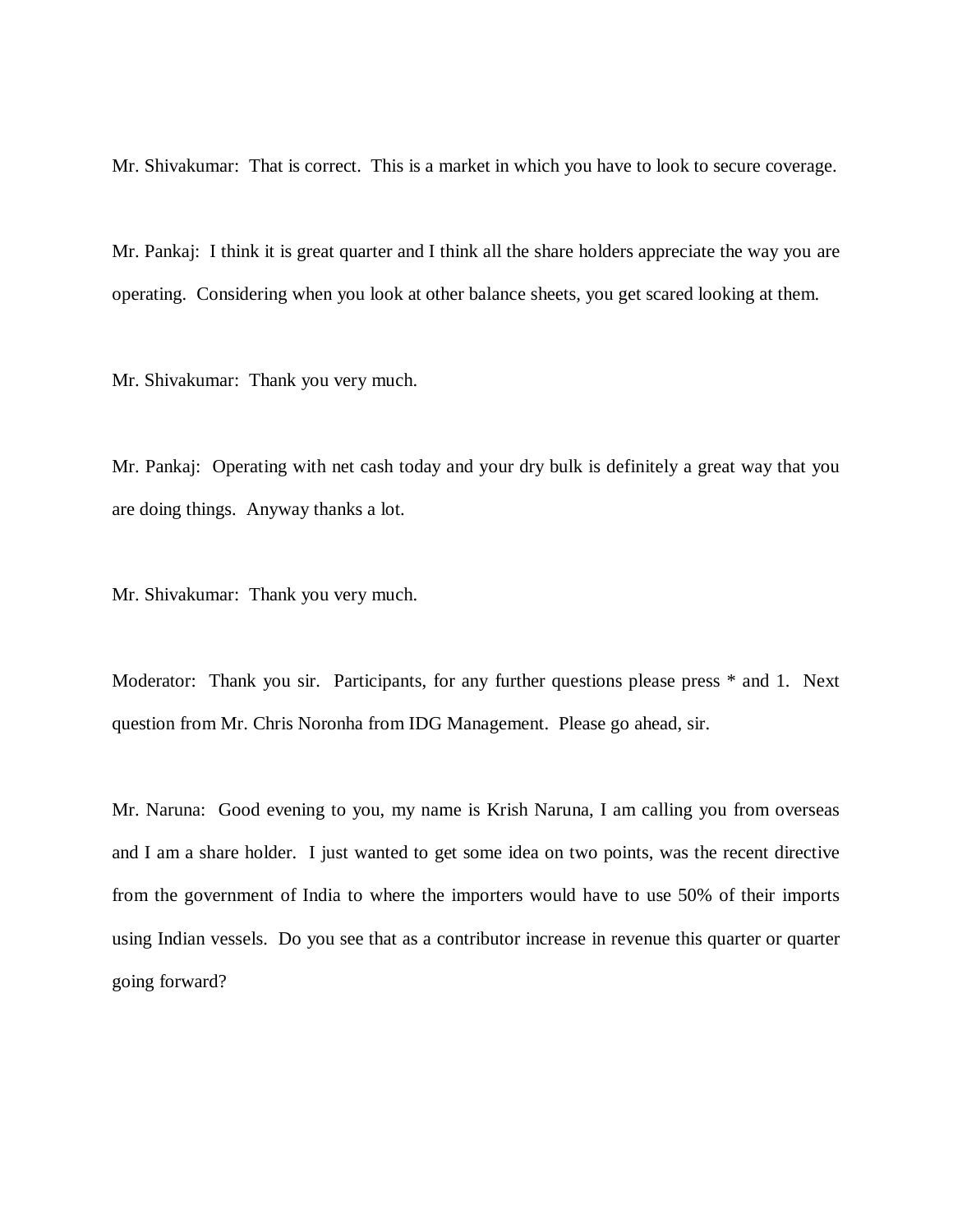Mr. Shivakumar: We don't know what form it is going to take; it is a proposal which is there so you will have to see the fine print of this proposal. It is not going to be increase in revenue because I don't think that is going to be at a higher price than the market whenever it comes. And so we can employ as many ships as we actually have. So it is not going to be any great increase in revenue. We will see if it comes, even if it comes also it is not going to be a huge positive because our ships are all working. This actually comes very useful if the market is so bad that your ships are not working. So long story short, in this quarter certainly not because it is nowhere near as far as we know, it is no where being put into force.

Mr. Naruna: Okay. My second question relates to…there have been a lot of discussions in congress over here about permitting of exports of crude from United States to Asia and other countries. As you are aware the US has not been allowed to export crude for nearly going on 40 years. Is that in your opinion would result in the rates going up if it passes congress?

Mr. Shivakumar: Actually interesting question and the one which we have been grappling with for some time now. We still don't know whether it is positive or not because it depends on the trade patterns span out where they send the crude etcetera. So we will know when it happens till then it is all guess work we can make some…to me it is probably balance will be a positive whether it is a marginal positive or a big positive we don't know but we will have to see when it comes.

Mr. Naruna: Okay, thanks so much and congratulations on the good operations on this quarter and for the future.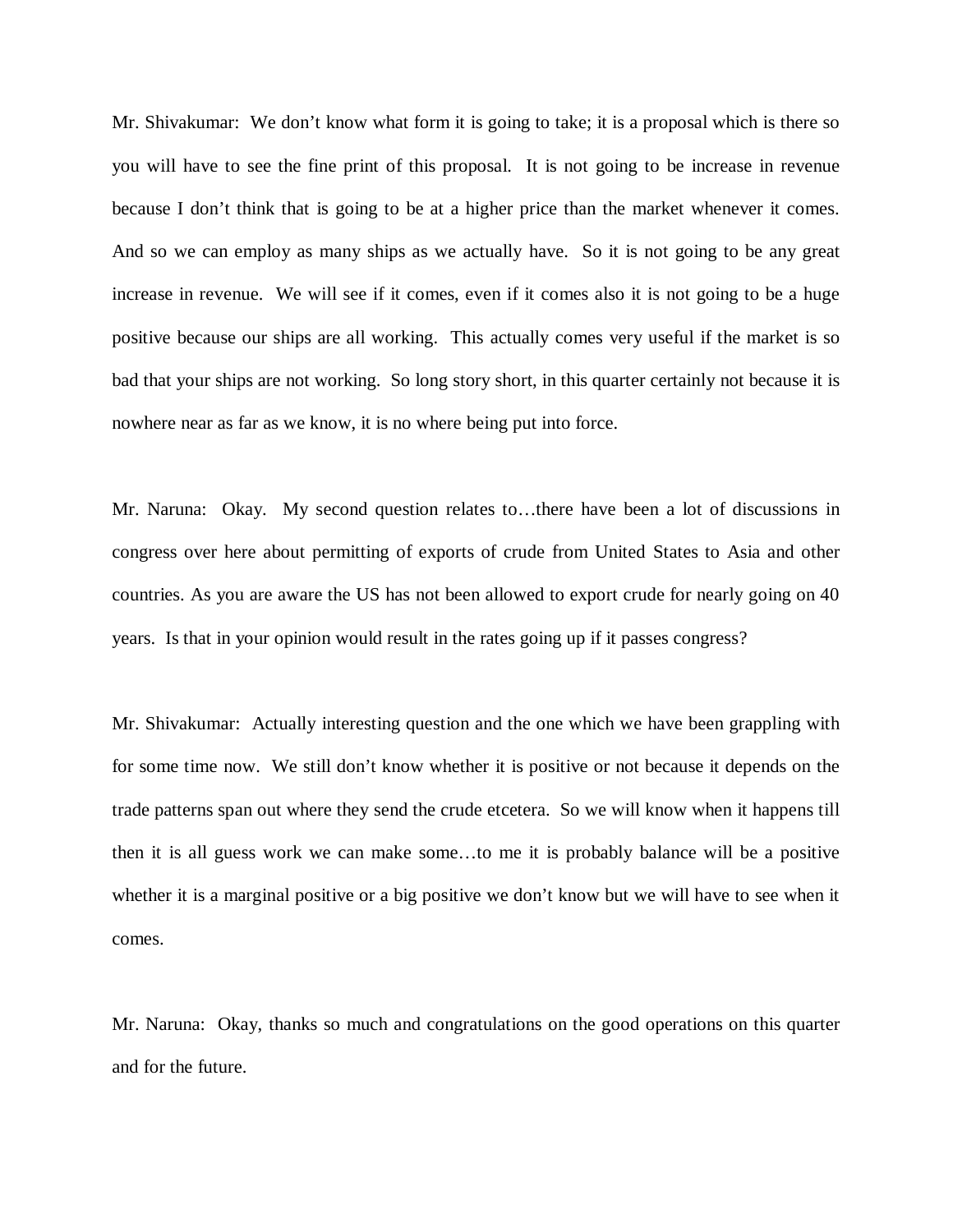Mr. Shivakumar: Okay thank you very much.

Moderator: Thank you sir. We have next question from Mr. Vikram Suryavanshi from Phillp Capital. Please go ahead, sir

Mr. Vikram: Good Evening sir and happy Diwali.

Mr. Shivakumar: Good Evening and happy Diwali to you too Vikram.

Mr. Vikram: Very good numbers sir, given the environment today. Can you just update us on what are the jackup rigs situation and how many new building rigs are expected and how are the rates compared to last year broadly for industry.

Mr. Shivakumar: The rates have dropped. First new building jackups, I think the order books just show about 125 or 130 jackups. Deliveries this year have been very low so we were supposed to have some 30 or 40 rigs delivered this year, I have the numbers somewhere and I think so far we have had about 15 rigs delivered, jackup rigs. So there are lots of delays, probably some of those rigs hopefully they will now be delivered at all because the market is so horrendous but the rigs still appear in the order books. So let us see what happens to those especially the ones that built in China which I think constitutes about 50% of the order book. Ordering has been very minimal, I think three or four rigs have been ordered in the last 9 months and most of those were just options that which were exercised. So that is on the order book and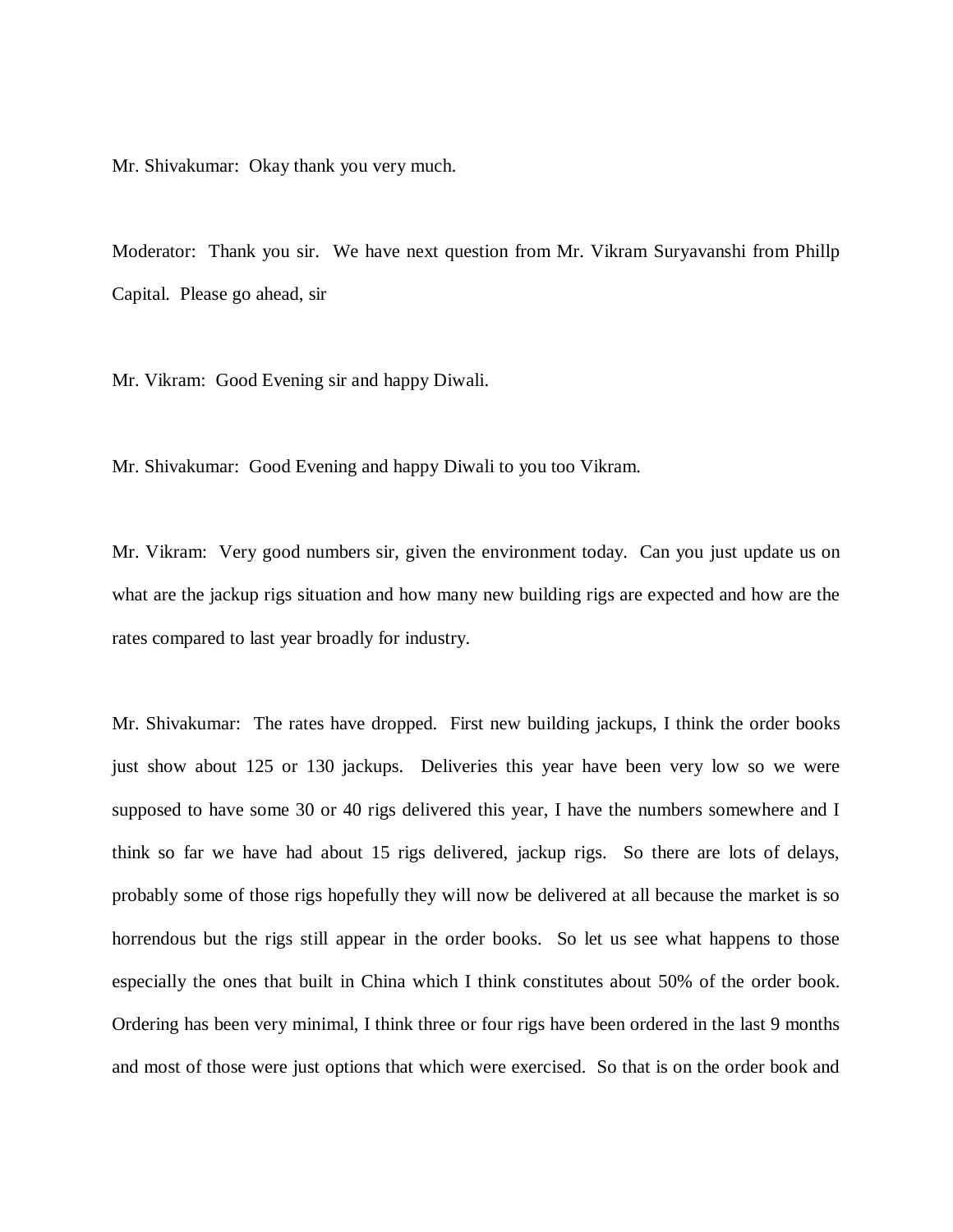the delivery. With regards to rates, we have seen rates drop substantially so there is probably 30- 40% drop in rates. In India we have seen price points for older jackups we haven't seen any pricing points for modern jackups but for older jackups we saw the pricing drop off by somewhere between 30-40% in recent tender. In South East Asia we heard but the problem is that you can't make out the exact because the cost structures are little different but there also I suspect somewhere between 25% drop in rates.

Mr. Vikram: And working fleet would be more than 600 are currently are…

Mr. Shivakumar: Working fleet is probably 350-360 currently. Maybe 330, this is as of June and lots of rigs have come off since then and not got new business.

Mr. Vikram: MPSSV is in Indian waters or it is home?

Mr. Shivakumar: This is all…one is in South East Asia and one is in Europe.

Mr. Vikram: So will be looking business nearby or it can be mobilized to other areas?

Mr. Shivakumar: It can be mobilized to other areas if we get business, these are not really Indian suitable assets because India requires slightly smaller assets and these are slightly more specialized for high tech work which is…there is not too much of a market here. So we will see, depending on the opportunity we may or may not mobilize into different areas. But they can be mobilized.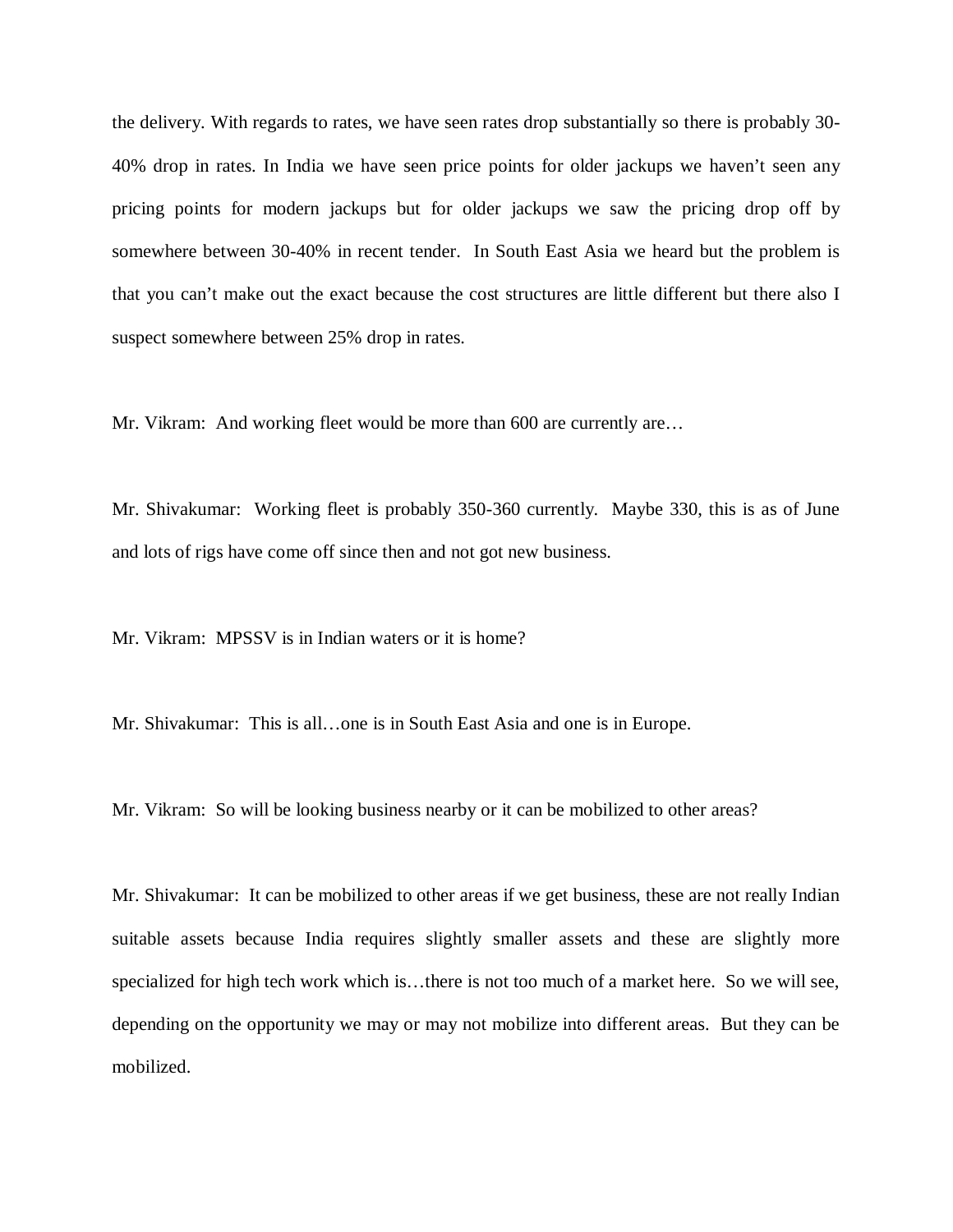Mr. Vikram: Broadly the oil price increase would be the major trigger or there could be another area triggers for this industry to revive?

Mr. Shivakumar: This has to be oil price. That is one which can start of exploration all over again. And oil price trigger will come from…I don't think it is going to be demand, it has to be when supply drops off. That will take a couple of years to happen I think. At least a couple of years to happen because there is so much over supply in the market currently.

Mr. Vikram: In dry bulk, probably scrapping goes more than 30 million DWT per annum, will that be constrained on scrapping capacity or even more than 30-35 million ton can easily scrapped in a year.

Mr. Shivakumar: It can be scrapped, we have seen it done. Three years ago we saw 32 million, dead weight of dry bulk being scrapped in 2012. So it can be done. I don't think that there is a constraint on the amount of scrapping capacity. The problem is that the price is becoming lower now, in the beginning of the year the scrap price was almost 400. Today it is down to over 300 and it is not very lucrative and the demand for steel is also come off a bit. Which is of course driving the scrap price.

Mr. Vikram: Thank you sir.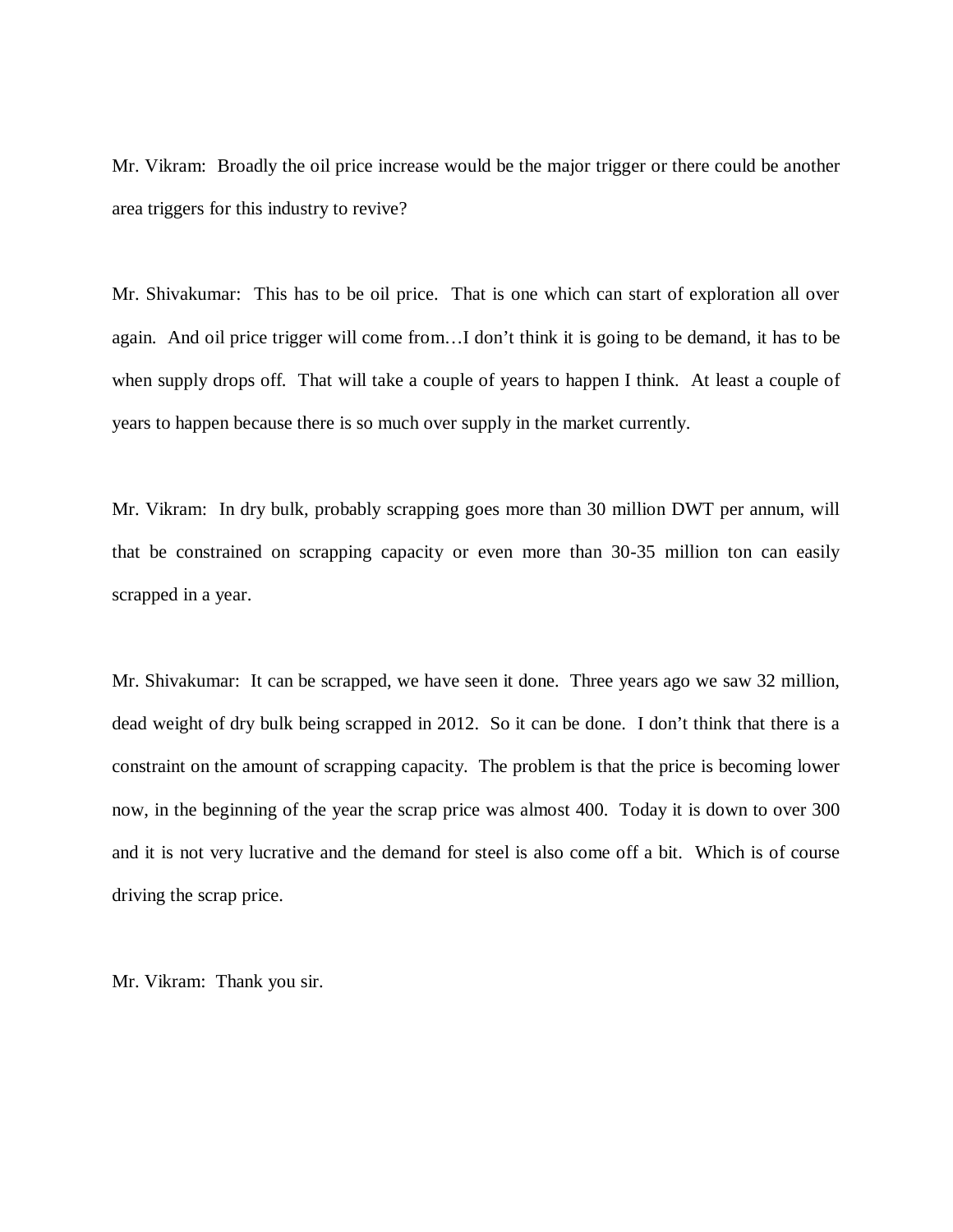Moderator: Thank you sir. We have next question from Mr. Bhavin Gandhi from B&K Securities. Please go ahead, sir.

Mr. Gandhi: Thank you for taking my question again. Sir ONGC had a call yesterday where they indicated that one of the jackup rigs have repriced downwards from 95,000 to 55,000. So is this a similar to our rig or this is the older rigs that we are talking about.

Mr. Shivakumar: This is older rigs.

Mr. Gandhi: So these are not modern rigs.

Mr. Shivakumar: I told you these are older rigs built in the 80s or maybe in the 70s. 30+ years basically. The price point which has dropped to somewhere around 35-40%.

Mr. Gandhi: As far as the age of the rigs are concerned, do you think there is scope for lot of older ones to get in support the market?

Mr. Shivakumar: I hope so but that will take some time I think because they have to come out of contract. The thing with rigs is different than with bulk areas - for instance you have a capesize vessel where even at \$300 per ton, scrap price, you can probably land some 6 to 7 million dollars of scrap value. In rigs you don't get that much. Therefore, in comparison with the option of keeping it running…if they can get a contract, there is no way you are going to scrap it. If you are getting a contract at 55 because OPEX on these rigs will be 25 or so. So it is a nice ten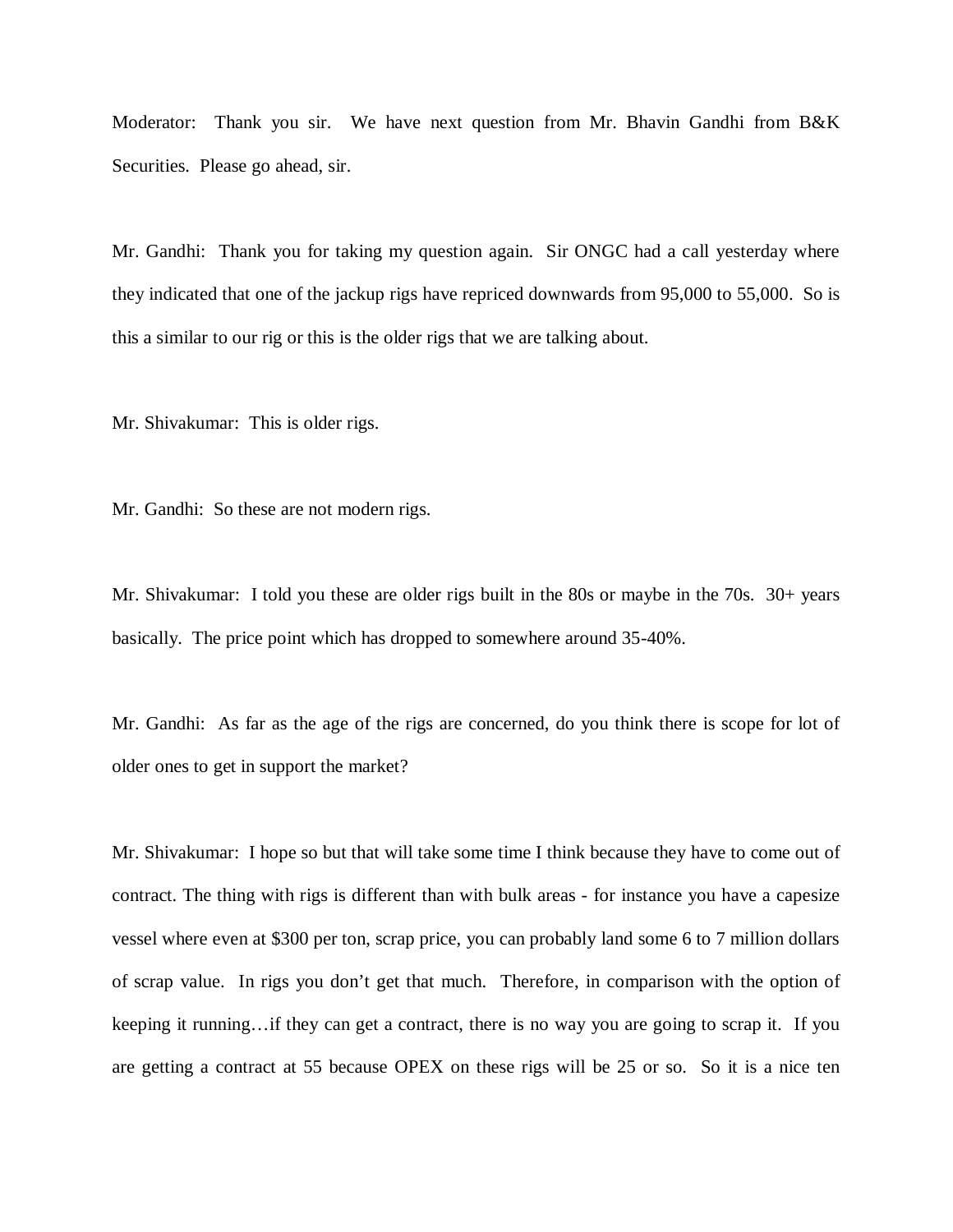million dollar EBITDA in a year and you will just keep it running because your scrap value will be much much less than that. Unless you don't get a contract, if you don't get a contract then you have to seriously think about scrapping cost and stuff like that and even then you will look at the option value of keeping it stacked because suddenly if the market goes up and can get back even to \$55,000 a day. So it is going to take some time for that to play out. It took a long time in the last down cycle for that to happen. Of course in floaters you have seen it happening very quickly apparently 44 floaters have been identified for scrapping by the owners even in the last 12 months and that is a really quick adjustment to market conditions but somehow we are not seeing that in jackups or maybe that jackups owners are not such big listed companies and therefore they don't make the announcements. The cost of stacking a jackup is a little lower than cost stacking a floater. The hope of deep waters picking up is much much lower than the shallow water picking up again.

Mr. Gandhi: Sir given the fact that the coverage is much higher this year in the offshore market and will go down significantly for us into the next year, so how are you looking at capital allocation now, will you want to wait and see how the offshore market performs before you allocate any further capital be it in shipping or offshore or that will not be the case.

Mr. Shivakumar: Absolutely so we are going to be very cautious about putting more money into offshore. So we can buy or rather we think that if we can get a vessel with a contract attached. That would be useful to do but we should make sure that we are not cannibalizing our existing vessels business.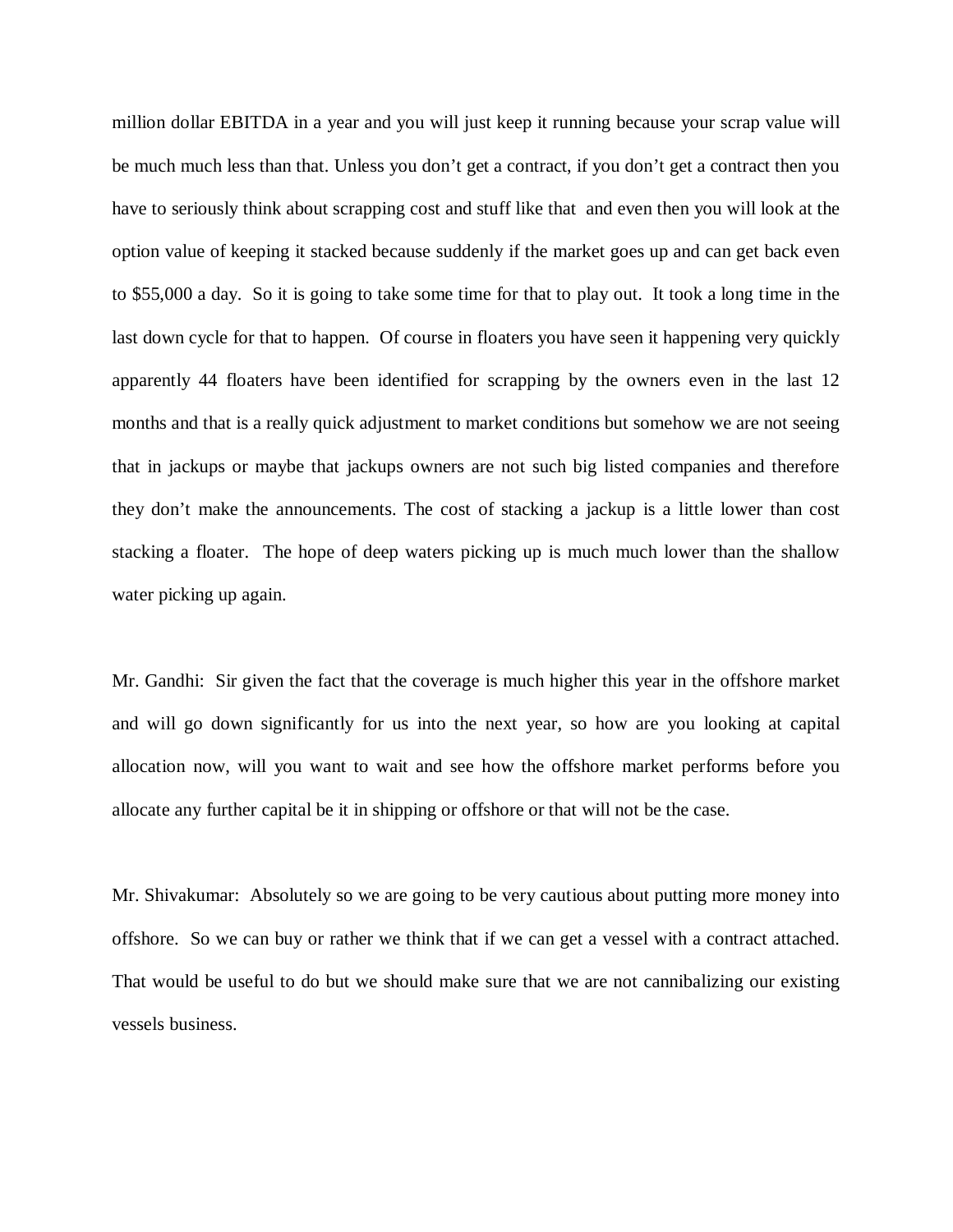Mr. Gandhi: I was talking more on the company as such. Will it be an impediment to invest within the shipping markets as well so you wouldn't be investing shipping as well?

Mr. Shivakumar: I think we can manage, it is not done badly also…the balance sheet is pretty stress free so it is not too much of trouble it doesn't hamper the shipping expansions or whatever we want to do we can do, subject to certain limits of course we can't do a billion dollars. But it is not acting as a big handicap for us. Again the main thing in shipping expansion is that we are not seeing too much value.

Mr. Gandhi: What would be your picking order in shipping if at all?

Mr. Shivakumar: As it stands today, nothing is looking very exciting. Product tankers are not looking balanced because they have not gone up too much, bulk area is of a big worry because there just seems to be such a paradigm shift in the market asset values are now down to 20-25 year lows. Crude tankers have gone up 50% in the last 2-2.5 years so that is probably a little too much. Not too exciting maybe we can find some value in some small tankers until now. There are not that many bargains. I mentioned earlier, there are not too many buyers around, there are quite a few sellers but the price I guess a little high and the transactions are not happening in a big way.

Mr. Gandhi: Sure thank you so much.